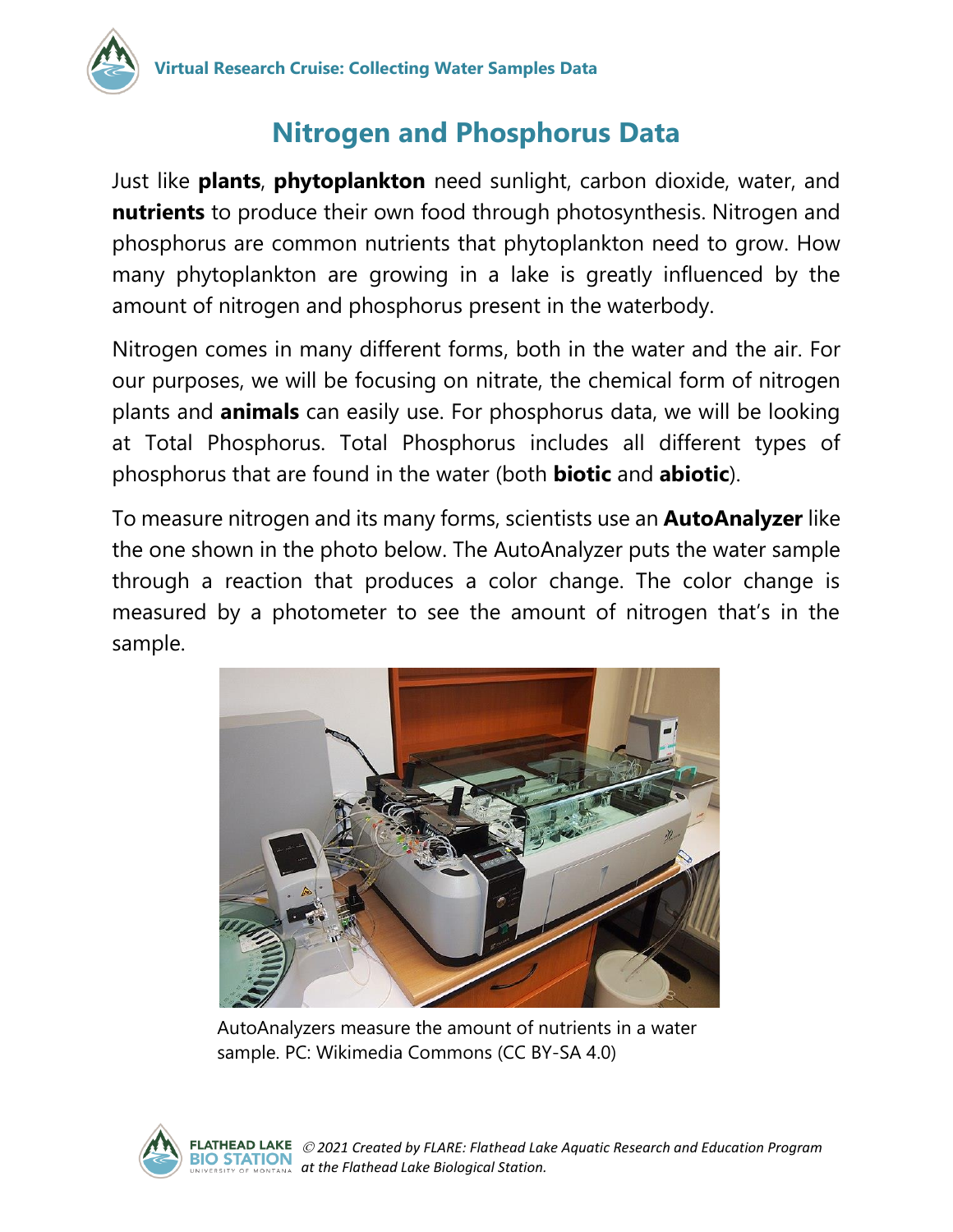

To determine the amount of phosphorus in water samples, scientists add a substance into the water. This substance reacts with the phosphorus in the water, turning the water blue. The bluer the water turns, the more phosphorus that is present in the water. The sample is then placed into a **spectrometer**. A spectrometer measures wavelengths of light to determine the amount of phosphorus in each sample.



A phosphate test visually demonstrates the amount of phosphorus in a water sample. PC: Flathead Lake Biological Station

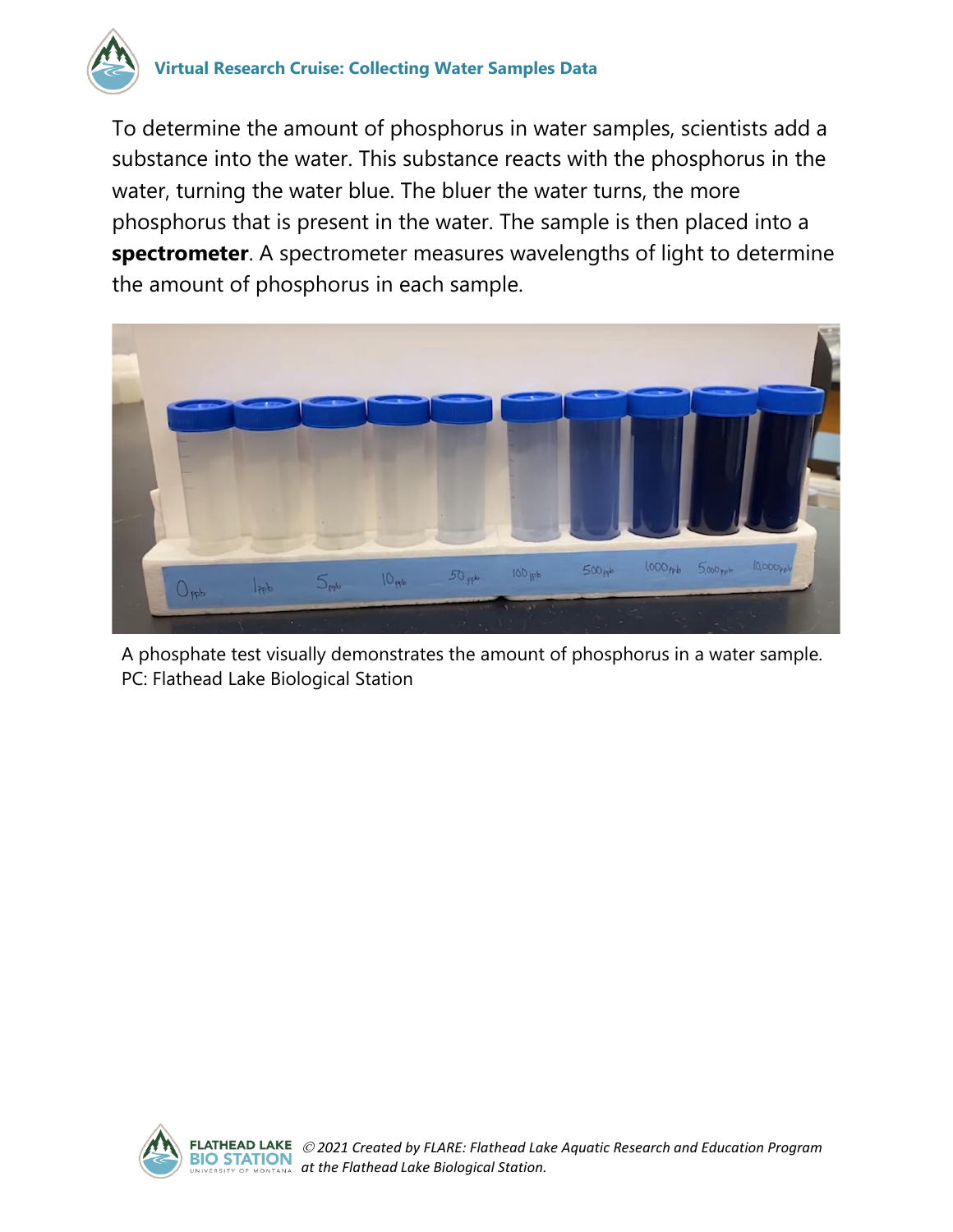

#### **Virtual Research Cruise: Collecting Water Samples Data**

The following graph shows the amount of nitrate available in Flathead Lake at 5 meters and 90 meters of depth. Take a look and answer the questions to see how the amount of nitrate in Flathead Lake changes at each depth and throughout the year.



#### **Graph 1**



*2021 Created by FLARE: Flathead Lake Aquatic Research and Education Program at the Flathead Lake Biological Station.*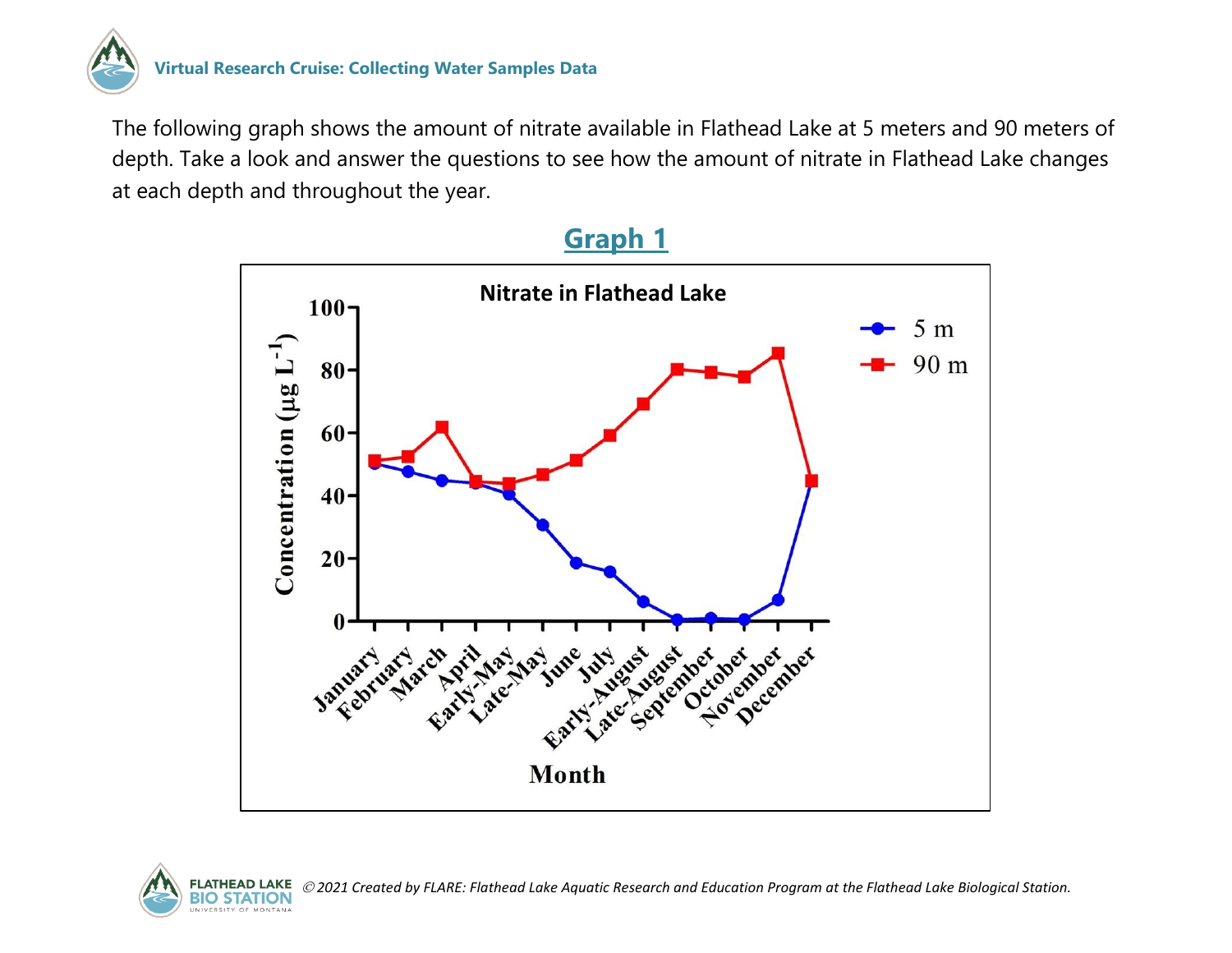

### **Questions:**

1. What happens to the nitrate concentrations at a depth of 5 meters in Flathead Lake from June to October?

- 2. What happens to the nitrate concentrations at a depth of 90 meters in Flathead Lake from June to October?
- 3. What may cause this difference in nitrate concentrations between depths of 5 meters and 90 meters (hint: it has something to do with living **organisms**)?

Measuring water samples for phosphorus and nitrogen concentrations helps scientists better understand the amount of nutrients in the lake. But how do these nutrients get into Flathead Lake? Read ahead to find out.

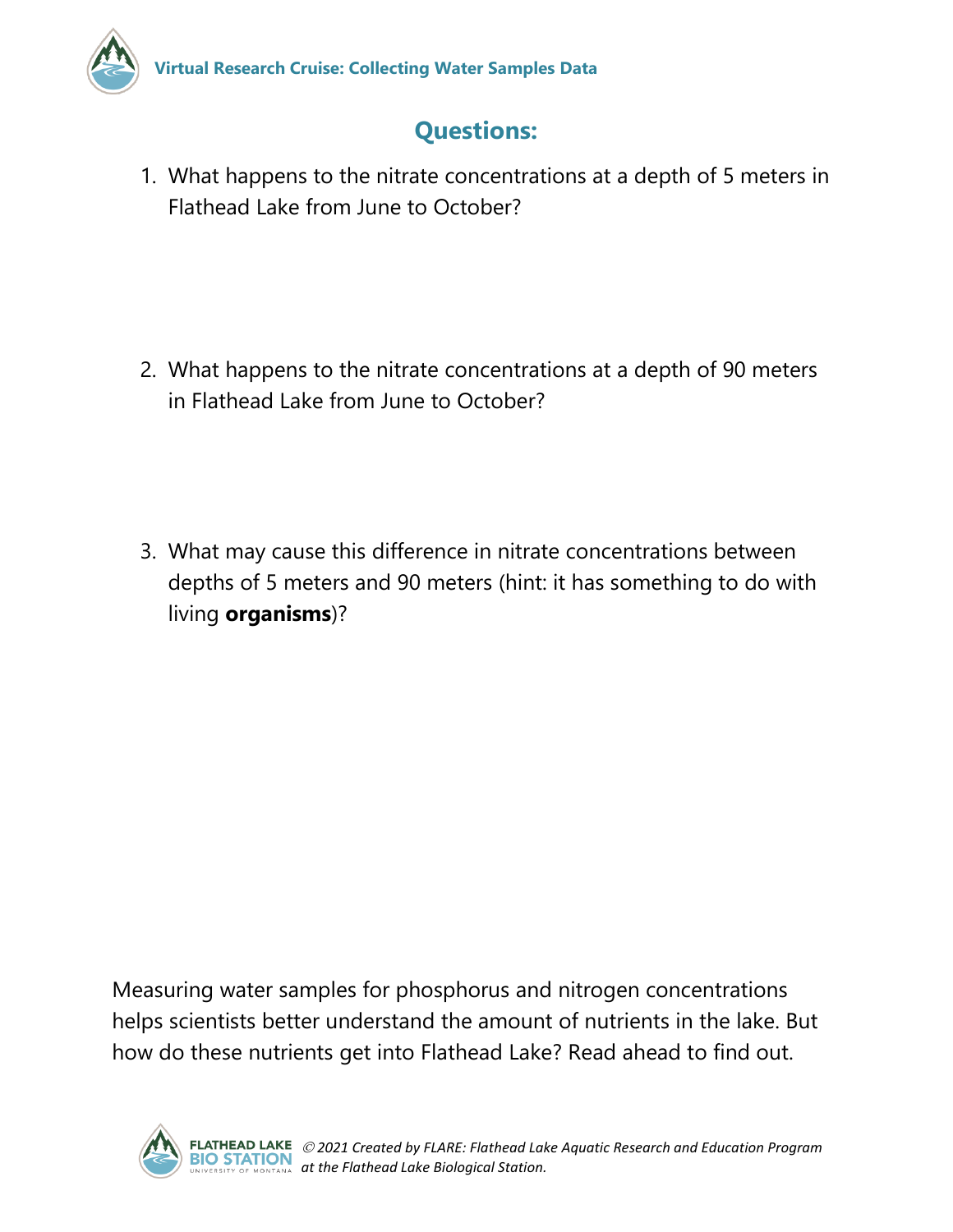

#### **How are Nutrients Entering Flathead Lake?**

Many rivers and streams flow into Flathead Lake. These are referred to as the **tributaries** of Flathead Lake. These tributaries bring water, nutrients, and living things into Flathead Lake. The Flathead Lake Biological Station has been collecting data from some of the tributaries of Flathead Lake for decades. By monitoring these rivers and streams, scientists are able to see how connected the waters of the Flathead Basin are.

The two main tributaries that are routinely sampled include the mainstem of the Flathead River and the Swan River. The different forks of the Flathead River bring water all the way from Canada into Flathead Lake. All of the forks are combined near Columbia Falls and the mainstem flows through Kalispell. The Swan River flows from the Mission Mountains through Bigfork Dam before entering the lake.



Sampling the Swan River. PC: Flathead Lake Biological **Station** 

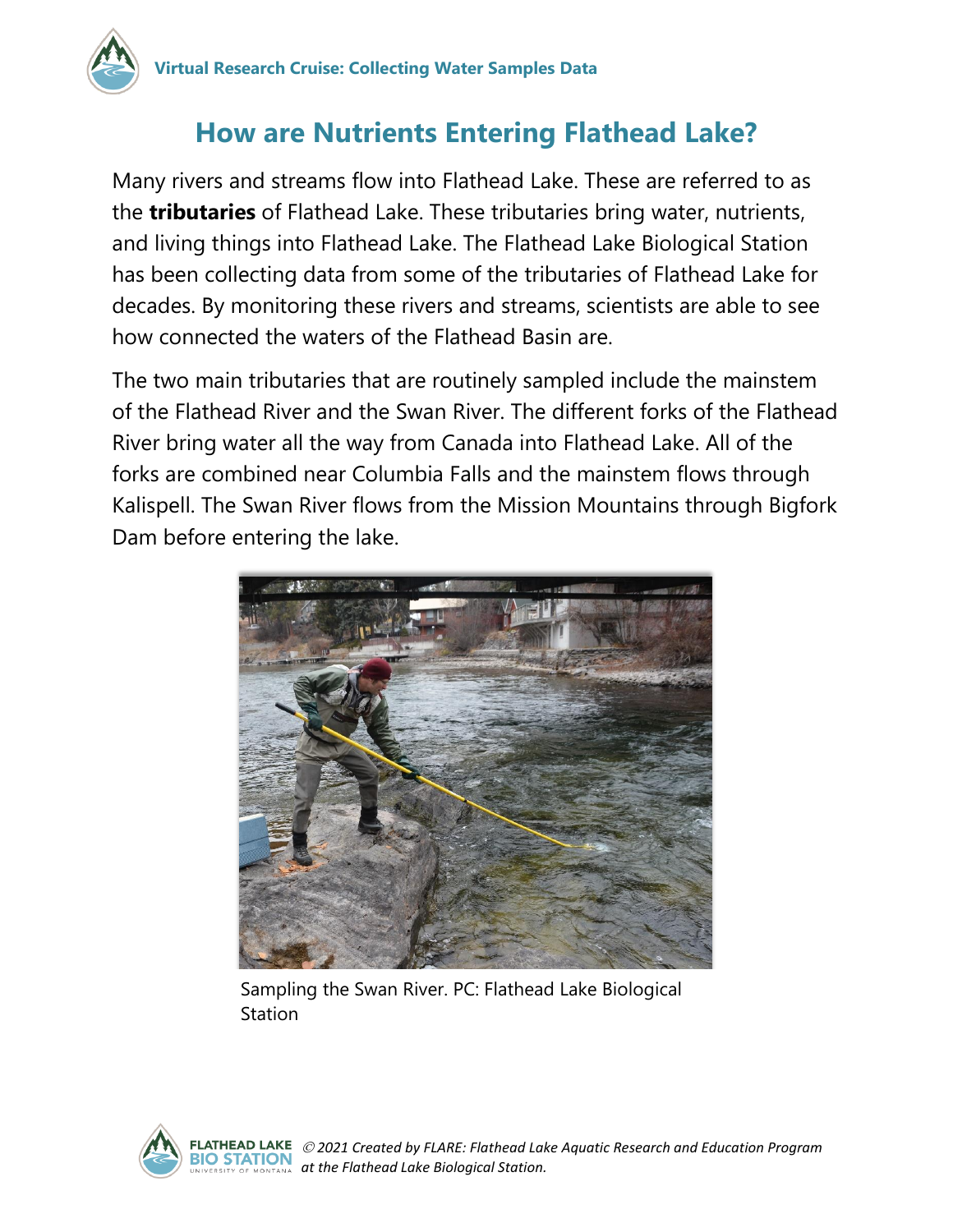

Take a look at Graphs 2 and 3 to see how total phosphorus levels within Flathead Lake and its tributaries change throughout the year. This data is averaged from 2012 to 2017. Pay close attention to the scale on the y-axis.

## **Graphs 2 and 3**





 *2021 Created by FLARE: Flathead Lake Aquatic Research and Education Program*  **BIO STATION** at the Flathead Lake Biological Station.